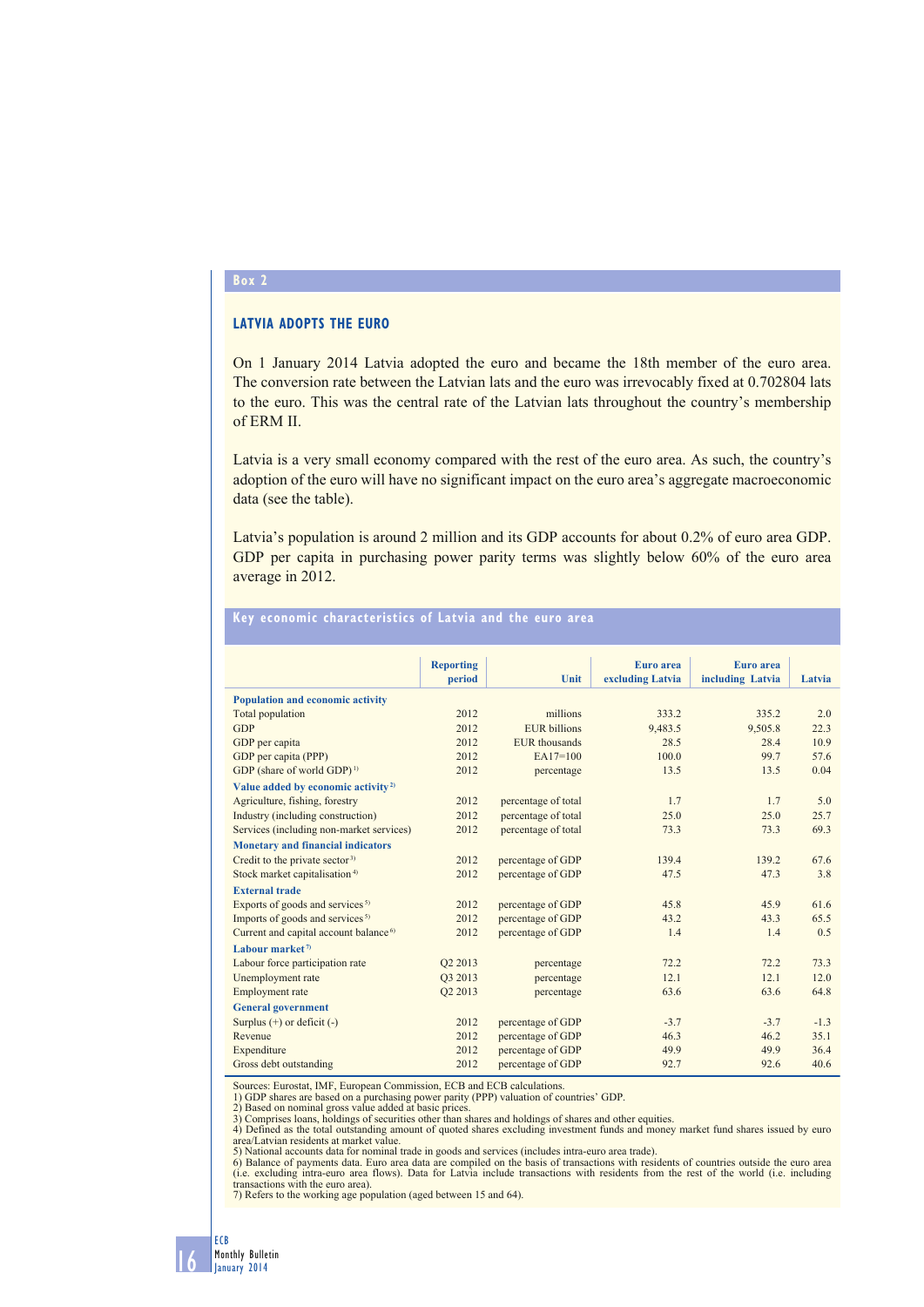## **ECONOMIC AND MONETARY DEVELOPMENTS**

The external environment of the euro area

In the years up to 2007 Latvia was one the EU's fastest growing economies, but this growth was accompanied by a build-up of sizeable macroeconomic imbalances. Adjustment began in 2007 and intensified a year later, on account of the global financial crisis. International lenders provided support, and sizeable fiscal consolidation efforts followed in 2009 and 2010 under the supervision of the EU and the IMF. Despite a strong fall in output, the budget deficit was reduced from 9.8% in 2009 to 1.3% in 2012. A credible and frontloaded consolidation strategy, combined with structural reforms, helped Latvia to keep its fixed exchange rate. A recovery began in the last quarter of 2009, led by a strengthening in domestic demand and subsequently supported by a rebound in exports on account of regained competitiveness. Latvia concluded a financial assistance programme with the EU and the IMF in early 2012 and has already fully repaid the loan received from the IMF. The public debt-to-GDP ratio rose from a very low level during the economic crisis. Despite this increase, the public debt ratio stood at 41% in 2012, which was significantly below the euro area average of 93% in the same year.

More recently, activity has been dynamic and real GDP grew by 4.1% year on year in the third quarter of 2013. Developments in the labour market have also been positive, with the unemployment rate standing at 12.0% in the third quarter of 2013, compared with its peak of 20.9% in the first quarter of 2010. However, over the last five years Latvia's labour market has suffered from a significant decline in the labour force, resulting from a large number of people emigrating to search for work in other EU countries. In the third quarter of 2013 total employment in Latvia was still around 20% below the level it was before the crisis. At the same time, the labour force participation rate and the employment rate were slightly above the respective averages for the euro area.

Latvia's production structure is broadly similar to that of the euro area as a whole. In the Latvian economy, industry (including construction) contributes around 26% to total value added. The share of services is slightly lower, at around 70%, while the contribution of the agricultural sector, at 5%, is somewhat above that of the euro area as a whole. Furthermore, Latvia is a very open economy and the rest of the euro area is its key trading partner, accounting for around 30% of its total exports and 40% of its total imports. Other important trading partners include Lithuania and Russia.

The country's financial sector is heavily bank-based. Bank credit to the private sector amounted to 68% of GDP in 2012. The banking system is fairly concentrated compared with other euro area countries. Although it is dominated by Nordic banks, a number of mainly domestically owned banks actively engage in providing financial services to non-residents. Non-resident deposits comprised almost 50% of total deposits in the second half of 2013. Meanwhile, the country's non-banking financial sector is very small – its stock market capitalisation, at just below 4% of GDP in 2012, is the lowest among the euro area countries.

In order to fully reap the advantages of the euro and to allow adjustment mechanisms to operate efficiently within the enlarged currency area, Latvia needs to continue its reform efforts. Economic policies should be geared towards ensuring the sustainability of the convergence process and sustainable growth in the long term. Ensuring a low inflation environment is crucial in that respect. In addition, the functioning of the labour market should be improved to allow it to reach its full potential.